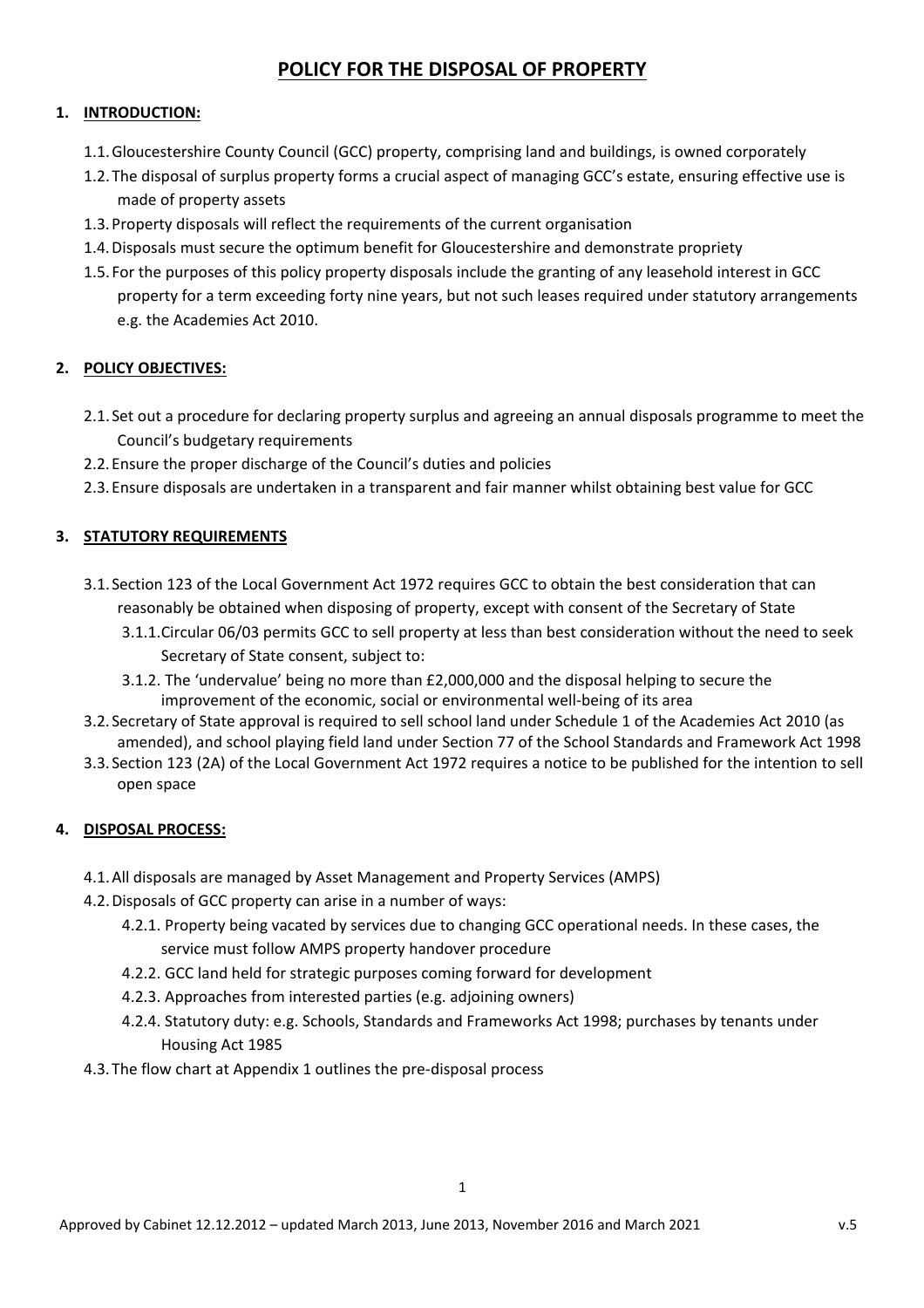#### **5. DECISION MAKING:**

- 5.1.Prior to recommending property surplus to requirements and subject to the service having undertaken any required statutory consultation, GCC's Property Board will consider the suitability of property for other GCC purposes. The Board will also refer potentially surplus GCC property to One Gloucestershire Estates Group (or similar replacement forum) to determine potential use by partners
- 5.2.Alternative use by GCC or partners must be supported by a proper business case submitted to the Property Board
- 5.3.AMPS will submit an annual report to Cabinet recommending property to be declared surplus and a programme of disposals for the following financial year
- 5.4. AMPS will submit an update report to Cabinet after 6 months seeking approval for any outstanding disposals to the end of the financial year and a summary of the previous years programme
- 5.5. Following approval of the disposals programme by Cabinet, AMPS shall submit disposal strategy reports for approval, setting out the disposal method and basis, as follows:
	- 5.5.1. Property with an estimated sale value below £250,000 ‐ reports to be submitted to the appropriate Officer for approval, under the scheme of delegation/authorisation.
	- 5.5.2. Property with an estimated sale value exceeding £250,000 ‐ reports to be submitted to the Property Board. The Board will recommend these disposals for approval to the appropriate Officer, under the scheme of delegation/authorisation.
- 5.6. Following marketing of property in accordance with the approved strategy, AMPS shall submit disposal recommendation reports for approval by the appropriate officer under the scheme of delegation/authorisation, setting out the offers received for the property and the recommended disposal value.

#### **6. NOTIFICATIONS:**

- 6.1.The Lead Cabinet Member for Finance & Change will be kept appraised of progress on the disposals programme by way of regular briefings
- 6.2. Local members, district, parish and town councils will be advised of sales in advance of property going on the market
- 6.3.One Gloucestershire Estates Group will be advised on proposed sales as outlined in 5.1

#### **7. PROPERTY DISPOSALS:**

- 7.1.GCC will normally sell property on the open market at market value in accordance with this policy using the appropriate advertising and marketing methods
- 7.2. Sales to special categories of purchasers can arise:
	- 7.2.1. **Community organisations: parish and town councils, voluntary/community groups, registered charities , housing associations:**
		- 7.2.1.1. Requests to sell property at market value to this category on a 1:1 basis can be approved by the appropriate Officer under the scheme of delegation/authorisation, in consultation with the Lead Cabinet Member for Finance & Change
		- 7.2.1.2. If GCC receives a request to sell property at less than market value a report will be submitted to Property Board for approval in consultation with the Lead Cabinet Member for Finance and Change. Where the 'undervalue' is estimated to be more than £250,000 or 20% of its market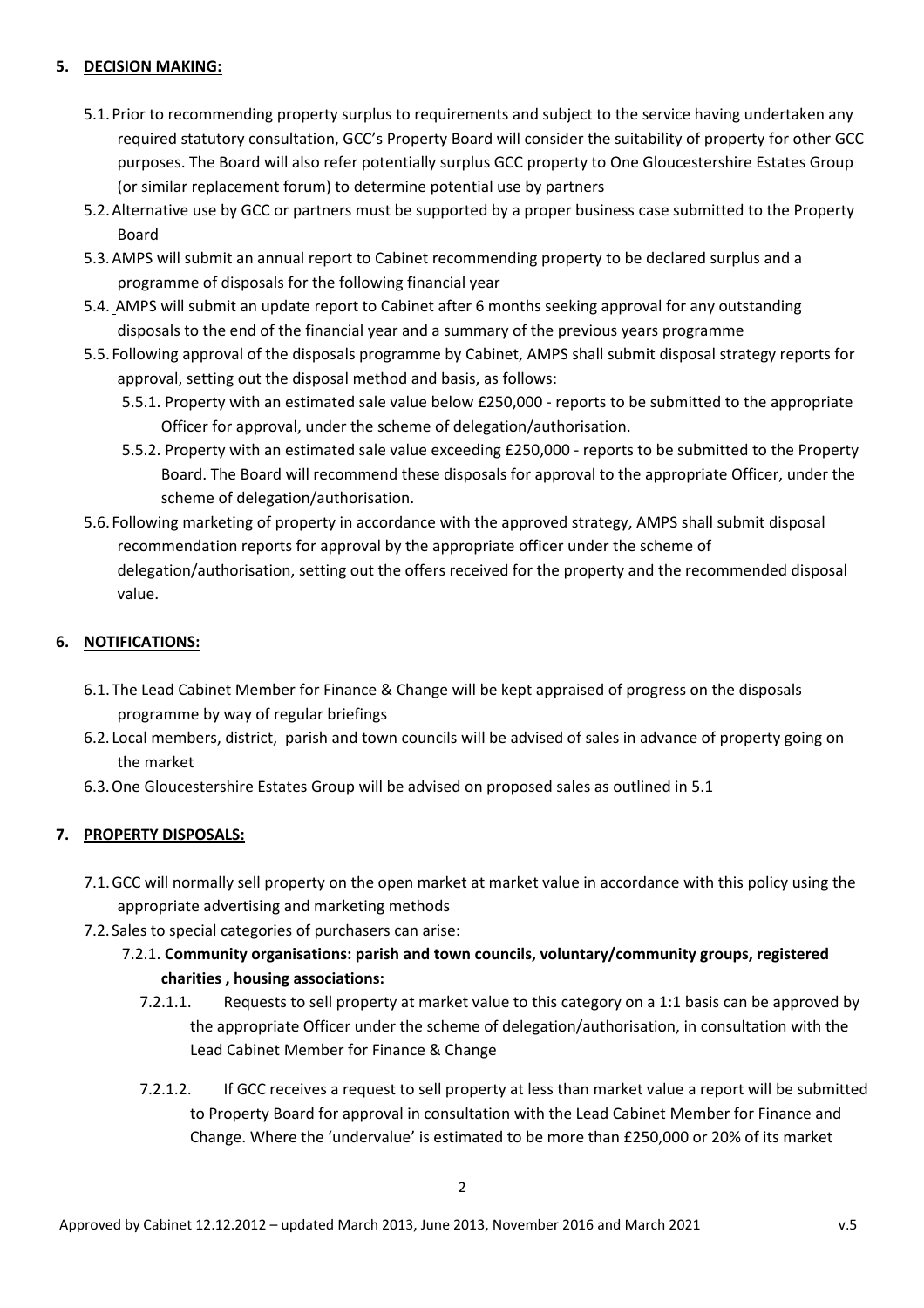value, a report will be submitted to Cabinet for approval. The service or the Property Board, as appropriate, must provide a business case for such disposals.

7.2.1.3. In these cases AMPS will assess the market value, the level of any 'undervalue' and the need to impose uplift, covenants or other restrictions/obligations

### 7.2.2. **Former owners:**

7.2.2.1. The Crichel Down Rules may require public bodies to offer land acquired by or under threat of compulsion, back to former owners, their successors, or to sitting tenants

### 7.2.3. **Sitting tenants:**

7.2.3.1. Sale of property to sitting tenants can be determined by legislation giving certain tenants rights to purchase at a discounted value

#### 7.2.4. **Adjoining owners:**

- 7.2.4.1. On receipt of a request from an adjoining owner to purchase GCC land, AMPS will advise the party of the process to be followed. Such sales will only be considered where there is a clear benefit to GCC in terms of disposal value and/or removal of maintenance liability
- 7.2.4.2. AMPS will consider if the land is surplus or, if operational, whether it can be declared surplus.
- 7.2.4.3. If a disposal is considered appropriate by AMPS, it will fall within one of two categories: ‐ 1:1 sale – for a land locked plot and/or where the plot can only be used by the party requesting to buy. AMPS can negotiate on a 1:1 basis and proceed with a disposal where best price is agreed and the buyer agrees to pay GCC's reasonable costs

‐ Market sale – where, in the opinion of AMPS, there are other potential buyers, the property should be advertised for sale on the open market and sold at best price

#### 7.2.5. **Members, Employees**

- 7.2.5.1. Members and employees can buy GCC property. AMPS must ensure any such sales are conducted at 'arms length'
- 7.2.5.2. Members and employees can bid for property that is being advertised on the open market. Where AMPS are aware that a such a person has submitted the highest offer, the Monitoring Officer will be advised before the offer is accepted
- 7.2.5.3. Where members or employees request to buy property on a 1:1 basis, the Monitoring Officer shall be advised before negotiations commence

#### **8. GUIDANCE NOTES:**

8.1.Detailed disposal guidance, procedure and best practice notes are provided to AMPS Disposals Team

#### **Head of Corporate Property Services, October 2012**